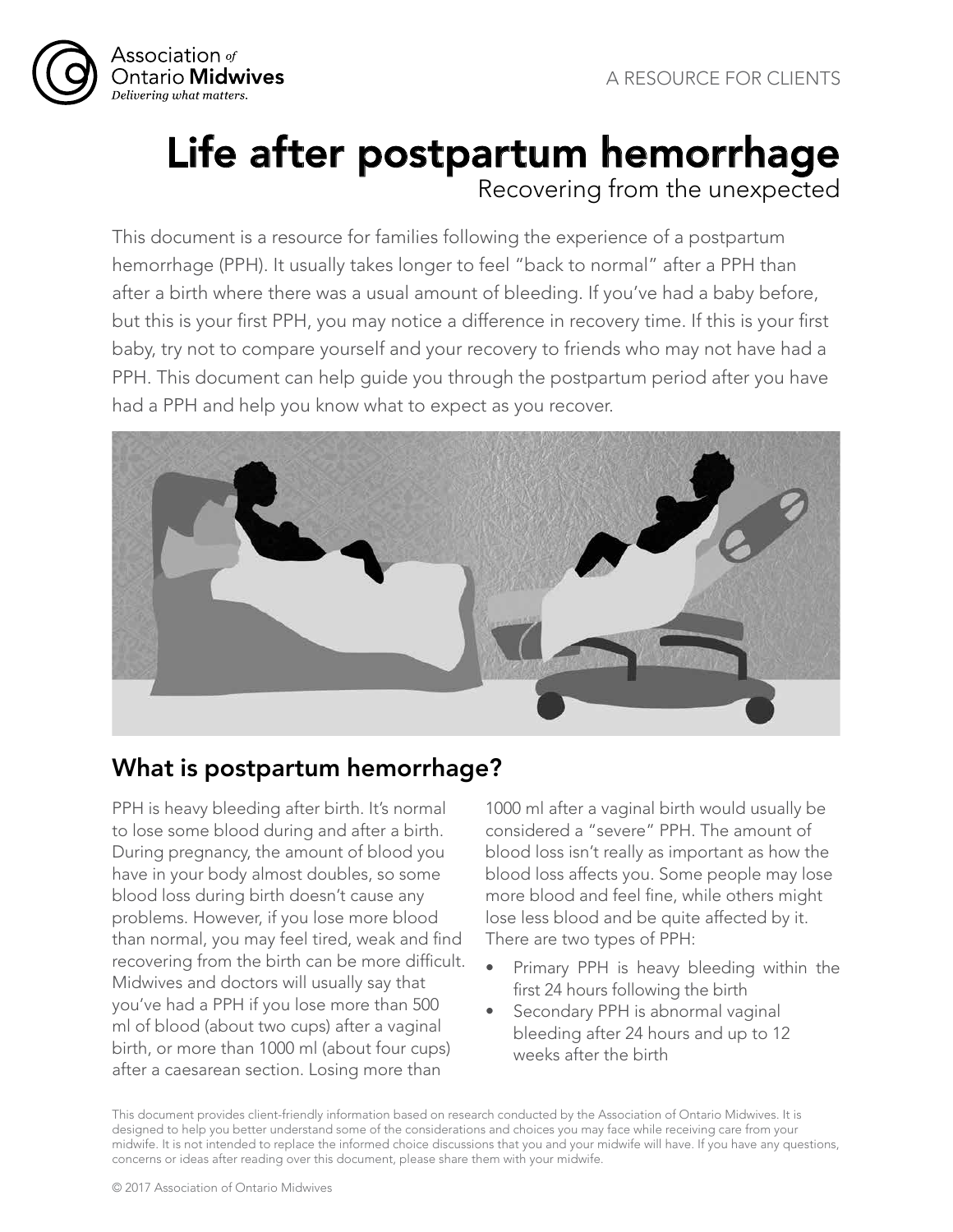### What causes postpartum hemorrhage?

More than half of all postpartum hemorrhages happen unexpectedly, without any good way to predict that they would happen. There are things that can make it more likely to have a PPH, such as having high blood pressure in pregnancy, or having a very long labour. PPH is also more common with twins or a condition called polyhydramnios (too much amniotic fluid). A PPH is also more likely to happen if the placenta isn't born easily, or if pieces of the placenta stay inside the uterus. Sometimes the perineum (tissue between the vagina and anus) tears when you push your baby out. Depending on the kind and size of the tear, it may need to be repaired with stitches. A serious cut or tear can sometimes be the cause of abnormal bleeding.

Many people who have experienced PPH find it helpful to talk to their midwife about what happened. Sometimes it can be hard to remember what happened during an emergency. Reviewing the steps that were taken can be helpful to answer the questions you may have.

# What happens during a PPH?

If you have experienced a PPH you may have questions about the steps that were taken to stop the bleeding. Some people find it is helpful to review the treatment they received during their PPH. Some of the steps commonly taken to treat PPH are:

- Uterine massage to help the uterus contract. This may be painful.
- Drugs given either by injection (shot) or by IV (a needle in your arm) to help the uterus contract.

#### If the bleeding doesn't stop, further steps sometimes include

- An examination of the vulva, vagina and perineum to see if stitches are needed.
- A midwife or doctor placing one hand inside the vagina and one hand on the belly to help stop the bleeding. This is

called "bimanual compression" and it may be painful.

- Giving other drugs and/or fluids through an IV.
- A "manual removal" of the placenta. Sometimes this is done in the operating room with anesthesia. Sometimes, if the bleeding is very serious, there may not be time for pain relief. Manual removal can be a very painful procedure.

#### After your PPH has stopped

If you had a PPH at home, you may need to transfer to hospital and you may need to stay in hospital for a day or two, depending on how much blood you lost and if the bleeding has been well controlled. If you had a PPH after a planned hospital birth, you may need to stay in hospital for longer than you had planned. It also usually takes longer to recover from a birth with a PPH than a birth with normal blood loss.

### What to expect: physical recovery, tests and follow-up

#### Iron in the body

Iron is in every cell in your body and plays many important roles in your overall health. Your body uses iron to make hemoglobin. Hemoglobin is a part of your red blood cells and it carries oxygen through your body. If you don't have enough iron, your body makes fewer and smaller red blood cells. This condition is called iron deficiency anemia. When this happens, your body has less hemoglobin, and it is harder for your body to get enough oxygen. This can leave you feeling tired and weak. It is very common to have iron deficiency anemia after you have experienced a PPH.

After a PPH, your care providers may want to do a blood test to check your hemoglobin, which will tell them about your body's iron status. Knowing about your iron levels will let your care providers know how your body is coping with the blood loss and help them decide what treatment to recommend.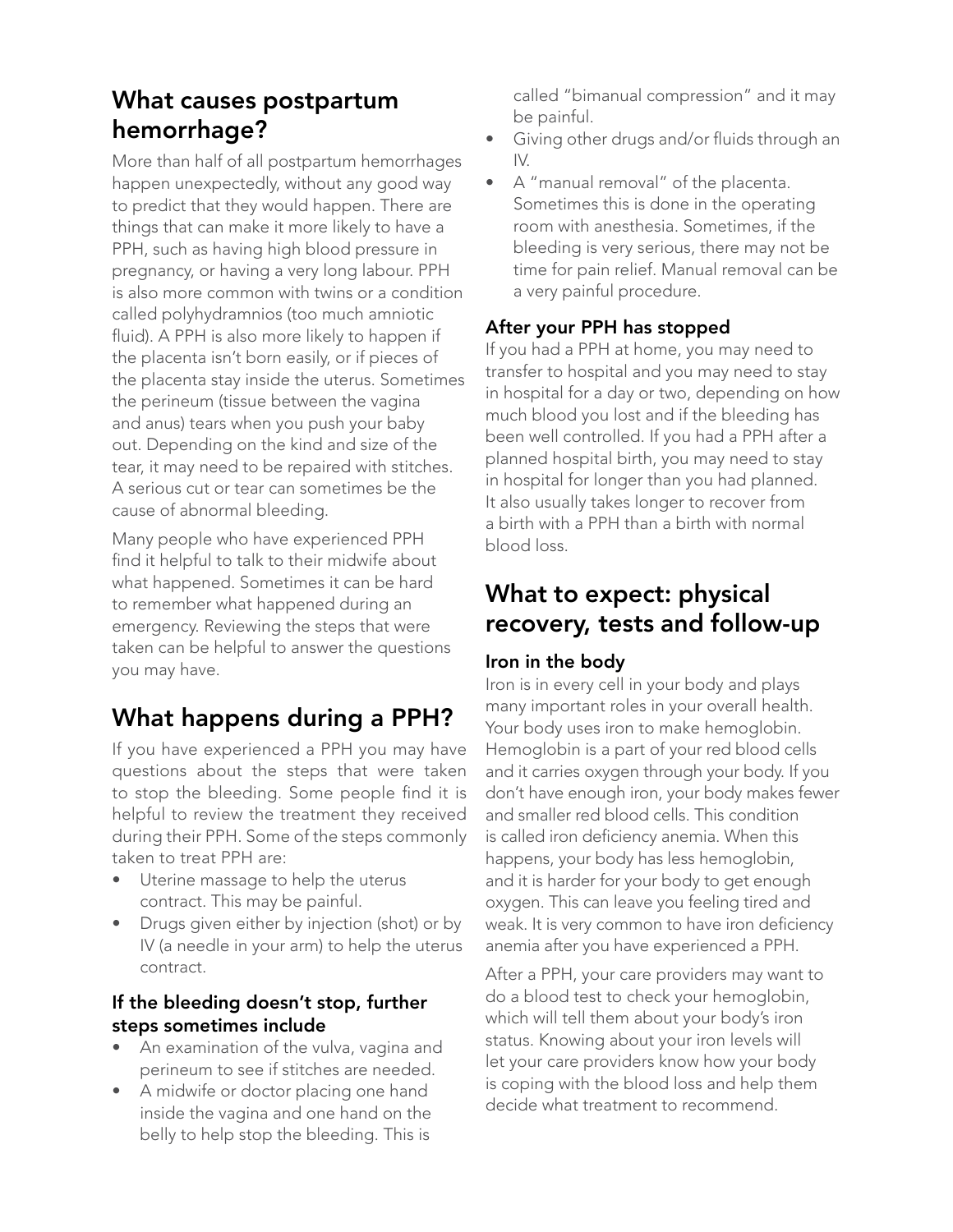#### Effects of iron deficiency anemia

Iron deficiency anemia can affect how you feel. Anyone who has given birth can expect to feel tired and possibly overwhelmed. Adding iron deficiency anemia to the postpartum period can make your recovery challenging. When your iron is low it is NORMAL to:

- Feel weak and get tired more easily
- Feel dizzy
- Be grumpy or cranky
- Have headaches
- Look very pale
- Feel out of breath
- Have trouble focusing or concentrating

To treat these symptoms, it's important to stay in bed or rest as much as you can.

#### **Treatment**

Your care provider may recommend taking iron supplements following a PPH, particularly if your hemoglobin levels are low, because it is important to increase your body's iron levels. When iron levels are already low, it can be difficult to get enough iron from your diet alone. The goal of iron supplementation following a PPH is to get your iron levels back to normal so that you can feel like yourself again. It is safe for you to take iron supplements in the postpartum period. In some cases, there may be some side effects of taking iron supplements, like stomach upset or constipation. Taking iron supplements does not increase the amount of iron that is in your milk and is not known to cause any problems or side-effects for the baby if you are nursing.

Follow these tips to avoid side-effects and to get the most out of your iron supplements:

- Try taking iron in smaller doses more often throughout the day
- Try taking your iron supplement before bed at least an hour after your last meal
- Take your iron supplement with vitamin C (more than 200 mg for every 30 mg of iron).
- Avoid taking your iron supplement with calcium (eating dairy or taking calcium pills or antacids like Tums).
- Avoid drinking coffee or tea within an hour of taking iron supplements.
- Eat high fiber foods such as fruit and whole grains (such as bran) to prevent constipation. Another option is to take a soluble fiber every day while you take iron supplements (such as Metamucil).
- Drink plenty of fluids.

Sometimes, if your iron levels are very low, iron supplements will not be effective enough to increase your body's iron levels. In this case, you may be offered iron by injection or IV or even a blood transfusion, usually by a doctor. It takes time for your body to make new red blood cells to replace the ones you lost during the hemorrhage. A blood transfusion gives your body new blood right away, which may help speed your recovery and reduce your feelings of weakness and fatigue. If a blood transfusion is offered to you, the benefits and risks of this option will be explained in more detail.

#### Eating for iron!

Even if you are taking iron supplements, your diet is an important source of iron. Some people who have had a PPH say that they were incredibly hungry in the weeks that followed. Some people will even eat foods they wouldn't normally eat (like vegetarians craving meat). It's easy to find a list of iron-rich foods online. Dietitians of Canada has a nice chart on their site (see resource list below for link).

Here are a few tips to quickly and easily increase the iron content of food you may already be eating:

- If you eat meat, darker meats like beef, duck, moose, venison and lamb have the most iron.
- Some seafood like octopus, oysters and shrimp have a lot of iron.
- Eat salads made of spinach instead of lettuce. Add pumpkin seeds, chickpeas and nuts to salad to make an iron-rich meal.
- Lentils have more iron than beef! Add lentils to a soup or stew to boost the iron content.
- Try almond butter instead of peanut butter. Two tablespoons of almond butter has as much iron as a serving of chicken.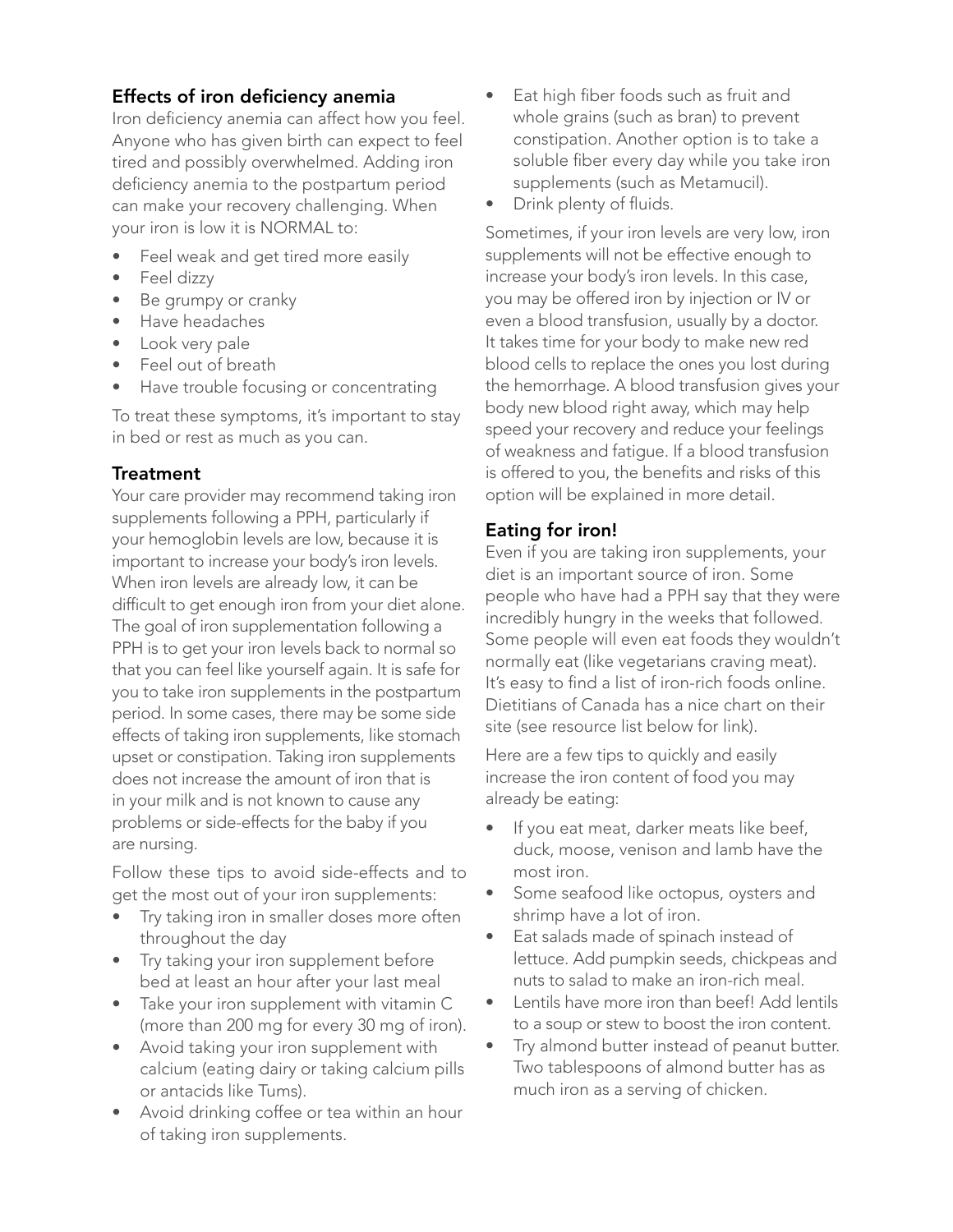- Don't forget to add foods with vitamin C to your meal to help your body absorb the iron. Tomatoes or strawberries can be added to a spinach salad. Have citrus fruits for dessert.
- Avoid eating dairy (milk, yogurt, cheese) with iron rich foods. The calcium in dairy can make it harder for your body to absorb the iron in the other food.

### What to expect: chest or breastfeeding

You can still nurse your baby after a PPH. Some people find their milk will "come in" a little bit later when they have had a PPH. There are herbs that are safe to take that can help with milk production. If you are nursing and you have any concerns about how much milk you have, talk to your midwife about what you can do to increase milk production. Remember, as long as your baby has enough wet diapers and is gaining weight normally, you are making enough milk!

### What to expect: emotional recovery

The "baby blues" and postpartum depression can affect anyone, but you may be more likely

to have postpartum depression after a PPH. Below is a table with some of the symptoms of postpartum depression and some of the symptoms of iron deficiency anemia. You will see some overlap in the symptoms for each. Because the symptoms can be similar, it can be hard to tell if what you are feeling are normal symptoms of anemia or if you are experiencing postpartum depression. Don't be afraid to share your feelings with your midwives and your support people and to ask for extra support. Midwives can help you figure out if you are suffering from postpartum depression and refer you to a care provider who specializes in treating depression. Midwives can also help you to problem solve how to access extra help if you are feeling overwhelmed.

#### Talking about your birth

It can also be important for you and your family to go over your birth and the experience of the PPH and to ask your midwife any questions you have. Some people who have experienced a PPH find that they have questions about the birth days or even many months after the birth of their baby. You can ask your midwife if there is a way to get in touch if you have questions about your PPH after you are discharged from midwifery care.

| <b>IRON DEFICIENCY ANEMIA</b><br>Some symptoms                                            | POSTPARTUM DEPRESSION<br>Some symptoms                   |
|-------------------------------------------------------------------------------------------|----------------------------------------------------------|
| Feeling extremely weak and tired all the time                                             | Feeling low (depressed mood) most days                   |
| Feeling grumpy and cranky                                                                 | Loss of interest in activities that you used<br>to enjoy |
| Having trouble concentrating                                                              | Having trouble concentrating                             |
| Headaches                                                                                 | Anxiety and excessive worry                              |
| Feeling dizzy                                                                             | Loss of confidence or self esteem                        |
| Unusual hunger and cravings for different<br>foods                                        | Loss of appetite                                         |
| Frustration with loss of ability to do basic tasks Recurrent thoughts of suicide or death |                                                          |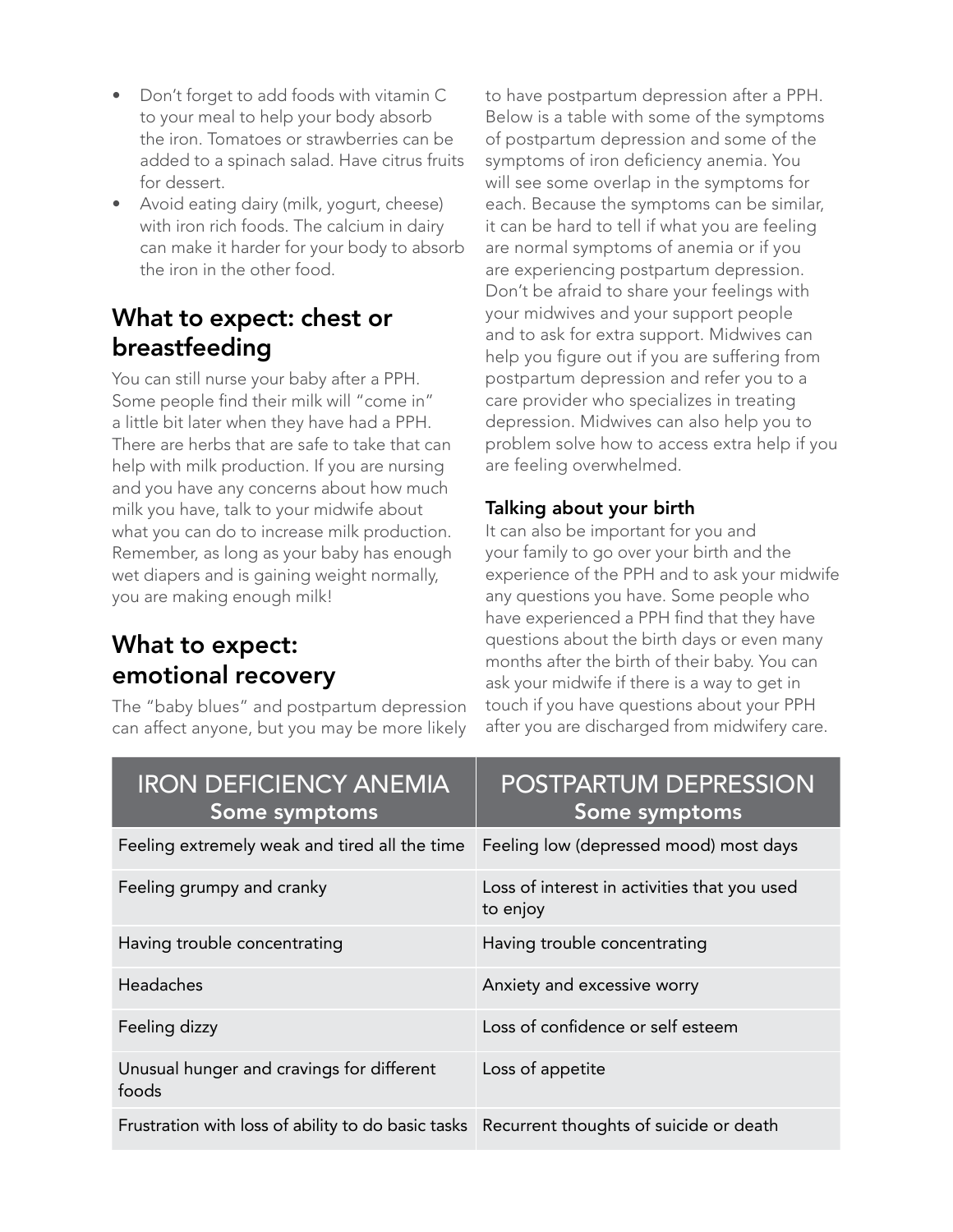### How to cope

Staying in bed to get the rest you will need to recover from a PPH can leave you feeling alone. It can also be hard to stay in bed when you are used to being a busy and active member of your family. Taking the time you need to rest is important! Don't be afraid to ask for help from friends and family. Here are a few ideas that might help:

- Ask your midwife about the Healthy Babies, Healthy Children program to access extra postpartum support at home from a public health nurse.
- Ask friends or family to organize a "meal train" with meals that are high in iron.
- If possible, arrange for friends and family to take care of all the housework and cooking.
- Plan a "visit" schedule so you always have someone helping out around the house.
- Have reasonable expectations. Taking a shower counts as a big accomplishment!

#### Families with older children

If you have older children it can be especially challenging to stay in bed and get the rest you need. You can be creative in coming up with ways to spend time with your older children and still get the rest you need. Invite them into bed to play and spend time with you and the new baby. Here are some ideas:

- Have "picnics" in bed or on the bedroom floor with older children so that you don't have to leave your room for meals.
- Have silly "spa" nights where the whole family can paint their toenails just for fun.
- Have movie nights in bed with the whole family.
- Invite another family member to come and read stories to you and your children in your bed for a special kind of family story time.

# When someone you love has had a postpartum hemorrhage

Supporting a person after a PPH can be challenging. People recovering from PPH usually take longer to recover after the birth. They need to be encouraged to rest a lot! There are many things you can do to help such as cleaning, cooking and taking care of older children (if there are any). If you are concerned that your partner/friend/family member who had a PPH is having a hard time emotionally or physically, encourage them to speak to their midwife or speak to the midwife yourself. And remember to take care of yourself. Sometimes a PPH can be a traumatic or distressing experience for everyone involved. It is NORMAL for support people to experience distress or difficulty after a PPH. It can be confusing to feel happy and excited about the new baby and also afraid and upset after an emergency happened. It can be hard to watch your loved one struggle when they aren't feeling well. You might find it helpful to talk about your feelings. Don't be afraid to ask for help. You can always ask questions of the midwife caring for your family. Welcoming a new baby is exciting but can also be overwhelming even at the best of times. Remember, recovering after a PPH isn't the same as recovering from a birth with normal blood loss. Try to have realistic expectations of yourself and your loved one.



This project was funded by Women's Xchange, a women's health knowledge translation and exchange centre based at Women's College Hospital in Toronto.